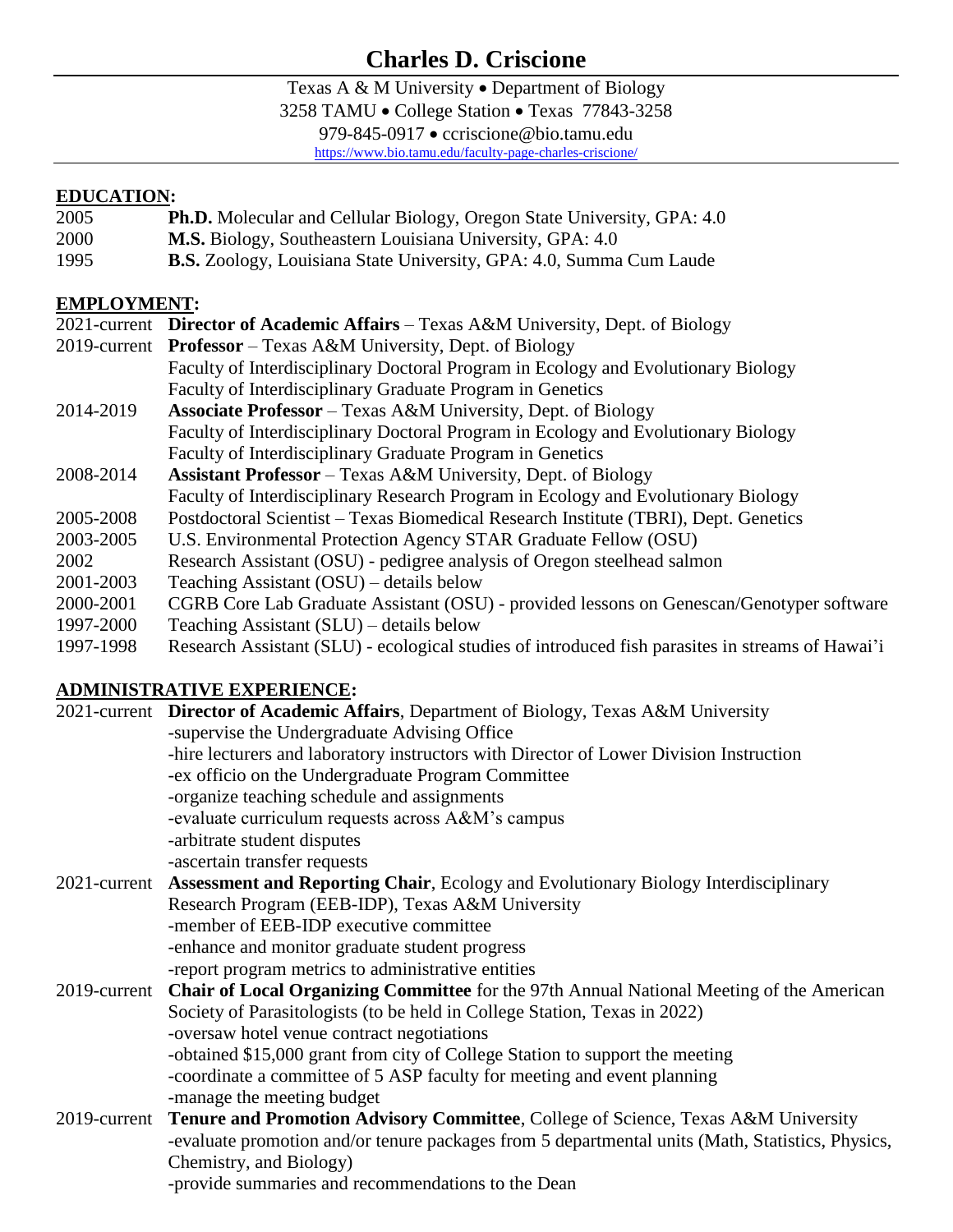2016-2020 **Curriculum Chair**, EEB-IDP, Texas A&M University

-member of EEB-IDP executive committee

-oversaw a committee of 3 faculty members across campus

-developed and implemented first year graduate curriculum of EEB-IDP

-evaluated and approved course curriculum for eligible electives in the EEB-IDP program

### **DIVERSITY, EQUITY, INCLUSION:**

2021-current ADVANCE Workshop Committee

ADVANCE: Advancing Faculty Diversity, Inclusion and Success (Dean of Faculties office) -Co-facilitate the STRIDE and STRIPE workshops:

STRIDE: Strategies and Tactics for Recruiting to Improve Diversity and Excellence STRIPE: Strategies and Tactics for Retention through Inclusive Promotion Evaluations

### **HONORS, RECOGNITIONS, AND AWARDS:**

- 2021 **ADVANCE Diversity Champion**: a special recognition designed to identify and celebrate individuals who are making meaningful contributions to diversity and inclusion efforts at Texas A&M University.
- 2008 Young Investigator Award—Honorable Mention (Am. Soc. Trop. Med. Hyg.)
- 2007 Texas Genetics Society Best postdoctoral poster presentation (presented by C. Valentim)
- 2006 **Ashton Cuckler New Investigator Award** American Society of Parasitologists
- 2005 American Fisheries Society Best Paper Award in *J. Aquat. Anim. Health* Kent *et al*. 2005
- 2003 Best Student Presentation—Honorable Mention Am. Soc. of Parasitologists Halifax meeting
- 2002 National Science Foundation Graduate Research Fellowship—Honorable Mention
- 1999 Graduate Teaching Fellow (SLU)
- 1995 University Medal (LSU) awarded for highest graduating GPA
- 1995 Phi Eta Sigma Honors Society's Senior Award (LSU)
- 1991-1995 Dean's list (LSU)

### **GRANTS AND FUNDING:**

- 2020-2022 Texas A&M Triads for Transformation (T3) Project ID: 1414 (**Charles Criscione, PI**; Heath Blackmon, Co-PI; Mike Criscitiello, Co-PI): "Evolutionary Population Genomics of Host Defense and Parasite Counter-defense" (\$32,000).
- 2017-2022 NSF DEB # 1655147 (**Charles Criscione, PI**) "Testing the mating system model for the evolution of parasite complex life-cycles" (\$622,000)
- 2019 NSF DEB # 1916069 REU Supplement (**Charles Criscione, PI**) "Testing the mating system model for the evolution of parasite complex life-cycles" (\$7,800)
- 2018 College of Science (A&M) Travel Activities Program: Travel Award to **Charles Criscione** to present at the American Society of Parasitologists 93rd Annual meeting in Cancun, Mexico (\$1,000)
- 2012-2018 NSF DEB # 1145508 (**Charles Criscione, PI**; William Font, Co-PI) "Biodiversity in the parasitic fluke genus *Alloglossidium*: Evolutionary origins of changes in life cycle complexity" (\$716,455)
- 2012-2016 Section 6 Traditional Grants, Texas Parks and Wildlife (**Charles Criscione, PI**; Toby Hibbitts, Co-PI; Lee Fitzgerald, Co-PI; Mary Gorton, Co-PI): "Post de-listing demographic and genetic monitoring of the Concho water snake (*Nerodia paucimaculata*)." (\$149,513)

2015 NSF DEB # 1519187 REU Supplement (**Charles Criscione, PI**) "Biodiversity in the parasitic fluke genus *Alloglossidium*: Evolutionary origins of changes in life cycle complexity" (\$7,170)

- 2014-2015 One Health Grand Challenge, Internal Texas A&M grant, (Sarah Hamer, PI; **Charles Criscione, Co-PI**, Ann Millard, Co-PI; Gabriel Hamer, Co-PI; Cecilia Giusti, Co-PI; Dan Goldberg, Co-PI): "Chagas disease in humans, animals, and insect vectors across a transnational gradient" (\$50,000)
- 2013 NSF DEB # 1302258 REU Supplement (**Charles Criscione, PI**) "Biodiversity in the parasitic fluke genus *Alloglossidium*: Evolutionary origins of changes in life cycle complexity" (\$6,250)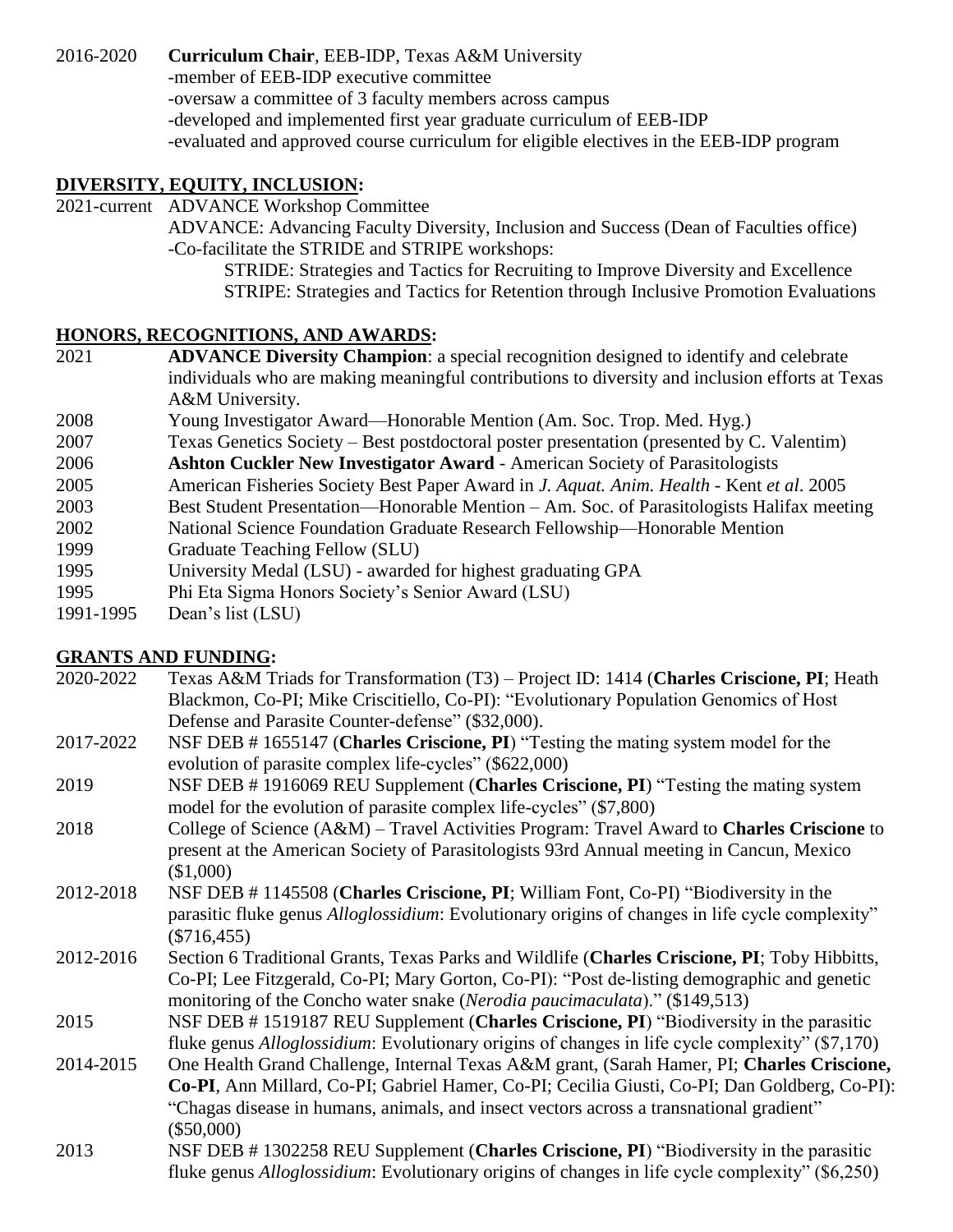- 2012-2013 Braun & Gresham, PLLC Texas Ecolab (**Charles Criscione, PI**; Mary Gorton, Co-PI) "Parasites as biological indicators of ecosystem health and influence of host functional ecology on parasite population genetic substructure." (\$15,789) (submitted by Mary Gorton)
- 2007-2009 NIH 1 R21 AI072704-02 (Tim Anderson, PI; **Charles Criscione, Postdoc**): A linkage map for *Schistosoma mansoni.* (\$150,000)
- 2006 TBRI Forum Grant (**Charles Criscione, PI**): Characterization of the praziquantel drug-resistant phenotype in the human parasite *Schistosoma mansoni.* (\$25,000)
- 2005 Founder's Council Steves Award (TBRI) for purchase of stereomicroscope (\$5,692)
- 2005 Cowles Postdoctoral Fellowship (TBRI)
- 2003 Environmental Protection Agency STAR Graduate Fellowship: Comparative population genetics among trematode parasites of salmonids in the Pacific Northwest (\$108,000)
- 2003-2005 American Society of Parasitologists Marc Dresden Student Travel Grants (\$450, \$500, \$500)
- 2003-2004 P. F. Yerex & Nellie Buck Yerex Graduate Fellowship (OSU) (\$5,000)
- 2002-2003 Flyfisher's Club of Oregon Graduate Fellowship (OSU) (\$4,750)
- 2002-2003 Oregon Sports Lottery Scholarship (OSU) (\$3,468)
- 1999 Academic Enhancement Grant (SLU) (\$400)
- 1999 Student Government Association Grant (SLU) (\$350)
- 1994 Louisiana Universities Marine Consortium's Summer Program Grant (\$400)
- 1991-1995 T. H. Harris Scholarship (LSU)
- 1991-1995 Honors Scholarship (LSU)

#### **INTERNATIONAL GRANT PARTNER:**

2014-2016 INACH Instituto Antartico Chileno (WWW.INACH.CL). (Dr. Isabel Valdivia, PI; Dr. Leyla Cardenas, Co-PI, Dr. Marcelo Oliva, Co-PI; **Dr. Charles Criscione, Co-PI-International**). A missing component of biodiversity: Evaluating the biodiversity on parasite fauna in Antarctic Fishes" Project INACH RT-22-14.

#### **PUBLICATIONS:**

- Janecka, M. J., J. E. Janecka, A. M. Haines, A. Michaels, and **C. D. Criscione**. 2021. Post-delisting genetic monitoring reveals population subdivision along river and reservoir localities of the endemic Concho water snake (*Nerodia harteri paucimaculata*). *[Conservation Genetics](https://www.bio.tamu.edu/wp-content/uploads/2021/10/Janecka-etal-CG-2021-concho-conservation.pdf)* 22:1005-1021.
- Hulke, J. M., W. H. Ellenburg, D. A. Zelmer and **C. D. Criscione**. 2021. Quantifying bilateral infection patterns in the trematode *Alloglossidium renale*. *[Journal of Parasitology](https://www.bio.tamu.edu/wp-content/uploads/2021/09/21_hulke_etal-JP-2021.pdf)* 107:731-738.
- **Criscione, C. D.**, B. J. van Paridon, J. S. Gilleard, and C. P. Goater. 2020. Clonemate cotransmission supports a role for kin selection in a puppeteer parasite. *[Proceedings of the National Academy of Sciences](https://www.bio.tamu.edu/wp-content/uploads/2020/10/20_Criscione-etal-2020-PNAS.pdf)* 117 (11): [5970-5976.](https://www.bio.tamu.edu/wp-content/uploads/2020/10/20_Criscione-etal-2020-PNAS.pdf)
- Caballero, I. C. and **C. D. Criscione**. 2019. Little to no inbreeding depression in a tapeworm with mixed mating. *[Journal of Evolutionary Biology](https://www.bio.tamu.edu/wp-content/uploads/2020/01/19-Caballero-etal-2019-JEB.pdf)* 32:1002-1010.
- Sakla, A. J., J. T. Detwiler, I. C. Caballero, C. Kelehear, and **C. D. Criscione**. 2019. Recognizing the causes of parasite morphological variation to resolve the status of a cryptogenic pentastome. *[Journal of](https://www.bio.tamu.edu/wp-content/uploads/2020/01/19_Sakla-etal-2019-JP.pdf)  Parasitology* [105:432-441.](https://www.bio.tamu.edu/wp-content/uploads/2020/01/19_Sakla-etal-2019-JP.pdf)
- Kasl, E. L., W. F. Font, and **C. D. Criscione.** 2018. Resolving evolutionary changes in parasite life cycle complexity: molecular phylogeny of the trematode genus *Alloglossidium* indicates more than one origin of precociousness. *[Molecular Phylogenetics and Evolution](https://www.bio.tamu.edu/wp-content/uploads/2020/01/18_Kasl-et-al-2018-MPE.pdf)* 126:371-381.
- Dusitsittipon, S., **C. D. Criscione**, S. Morand, C. Komalamisra, and U. Thaenkham. 2018. Hurdles in the evolutionary epidemiology of *Angiostrongylus cantonensis*: pseudogenes, incongruence between taxonomy and DNA sequence variants, and cryptic lineages. *[Evolutionary Applications](https://www.bio.tamu.edu/wp-content/uploads/2020/01/18_Dusitsittipon-etal-2018-EA.pdf)* 11:1257-1269.
- Detwiler, J.T., I. C. Caballero, and **C. D. Criscione**. 2017. Role of parasite transmission in promoting inbreeding: I. Infection intensities drive individual parasite selfing rates. *[Molecular Ecology](https://www.bio.tamu.edu/wp-content/uploads/2020/01/17_Detwiler-et-al-2017-ME.pdf)* 26:4391– [4404.](https://www.bio.tamu.edu/wp-content/uploads/2020/01/17_Detwiler-et-al-2017-ME.pdf)
- Detwiler, J.T., and **C. D. Criscione**. 2017. Role of parasite transmission in promoting inbreeding: II. Pedigree reconstruction reveals sib-transmission and consequent kin-mating. *[Molecular Ecology](https://www.bio.tamu.edu/wp-content/uploads/2020/01/17_DetwilerCriscione-2017-ME.pdf)* 26:4405–4417.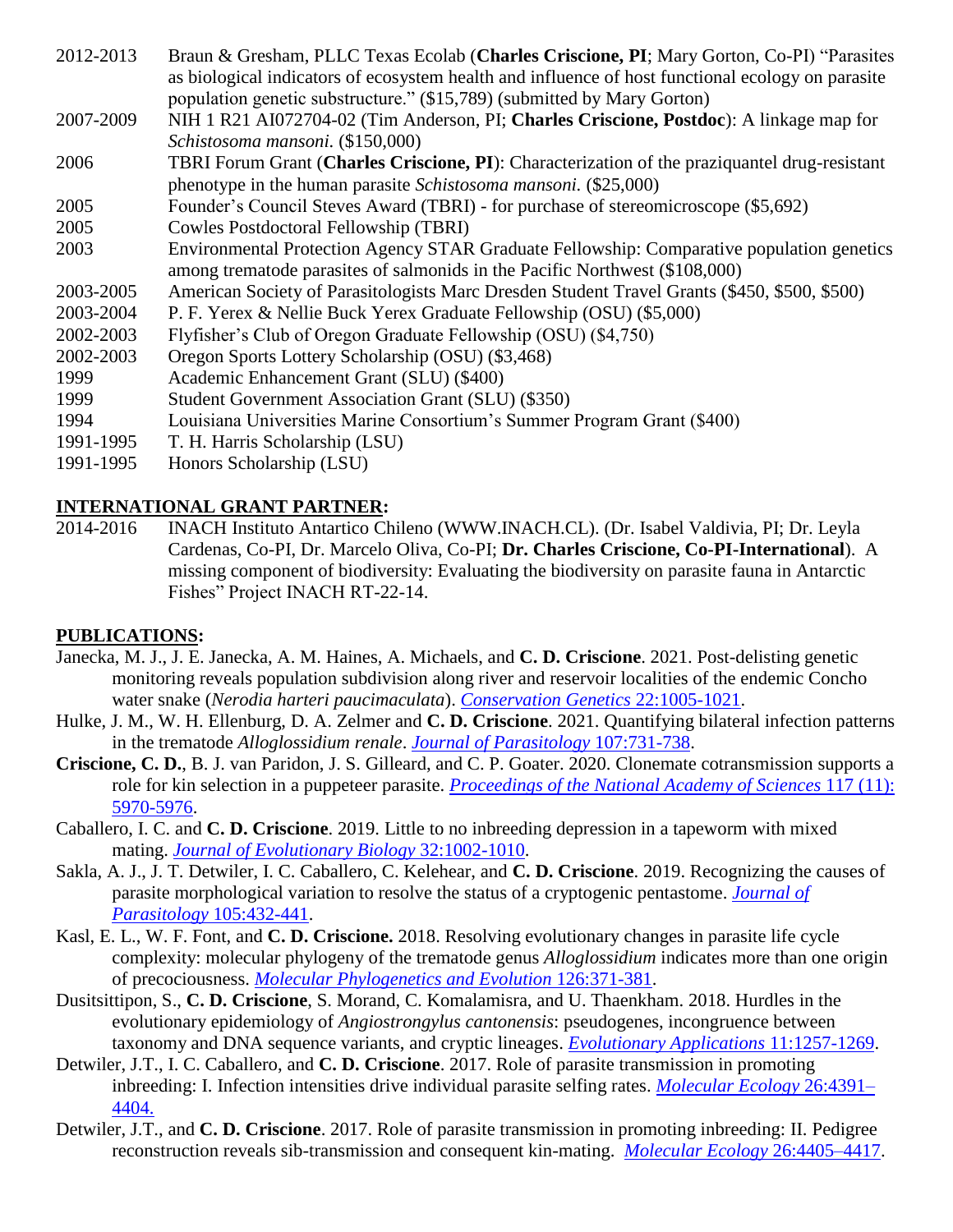- Dusitsittipon, S., **C. D. Criscione**, S. Morand, C. Komalamisra, and U. Thaenkham. 2017. Cryptic lineage diversity in the zoonotic pathogen *Angiostrongylus cantonensis*. *[Molecular Phylogenetics and Evolution](https://www.bio.tamu.edu/wp-content/uploads/2020/01/17_Dusitsittipon-et-al-2017-MPE.pdf)* [107:404-414.](https://www.bio.tamu.edu/wp-content/uploads/2020/01/17_Dusitsittipon-et-al-2017-MPE.pdf)
- McAllister, C. T., E. L. Kasl, H. W. Robison, M. B. Connior, W. F. Font, S. E. Trauth, and **C. D. Criscione**. 2016. New host records for *Alloglossidium progeneticum* (Digenea: Macroderoididae) in crayfishes (Decapoda: Cambaridae) from Arkansas and Oklahoma, U.S.A. *[Comparative Parasitology](https://www.bio.tamu.edu/wp-content/uploads/2020/01/16_mcallister_et_al-2016-CP.pdf)* 83:255-259.
- van Paridon, B. J., C. P. Goater, J. S. Gilleard, and **C. D. Criscione**. 2016. Characterization of nine microsatellite loci for *Dicrocoelium dendriticum*, an emerging liver fluke of ungulates in North America, and their use to detect clonemates and random mating. *[Molecular and Biochemical](https://www.bio.tamu.edu/wp-content/uploads/2020/01/16_van-Paridon-et-al-2016-MBP-.pdf)  [Parasitology](https://www.bio.tamu.edu/wp-content/uploads/2020/01/16_van-Paridon-et-al-2016-MBP-.pdf)* 207:19-22.
- **Criscione, C. D.** 2016. History of microevolutionary thought in parasitology: The integration of molecular population genetics. *in* J. Janovy Jr., G. E. Esch, eds., *[A Century of Parasitology:](https://www.bio.tamu.edu/wp-content/uploads/2020/01/16_Criscione-CP-BC-2016.pdf) Discoveries, ideas and [lessons learned by scientists who published in the Journal of Parastiology](https://www.bio.tamu.edu/wp-content/uploads/2020/01/16_Criscione-CP-BC-2016.pdf)*, 1914–2014. Wiley. (Invited book chapter).
- Kasl, E. L., C. T. McAllister, H. W. Robison, M. B. Connior, W. F. Font, and **C. D. Criscione**. 2015. Evolutionary consequence of a change in life cycle complexity: a link between precocious development and evolution towards female-biased sex allocation in a hermaphroditic parasite. *[Evolution](https://www.bio.tamu.edu/wp-content/uploads/2020/01/15_Kasl_et_al-2015-E.pdf)* 69:3156- 3170.
- Caballero, I. C., A. J. Sakla, J. T. Detwiler, M. Le Gall, S. T. Behmer, and **C. D. Criscione**. 2015. Physiological status drives metabolic rate in Mediterranean geckos infected with pentastomes. *[PLOS One](https://www.bio.tamu.edu/wp-content/uploads/2020/01/15_caballero_et_al-2015-Plos_1-.pdf)* 10(12): e0144477.
- Doña, J., M. Moreno-García, **C. D. Criscione**, D. Serrano, R. Jovani. 2015. Species mtDNA genetic diversity explained by infrapopulation size in a host-symbiont system. *[Ecology and Evolution](https://www.bio.tamu.edu/wp-content/uploads/2020/01/15_dona_et_al-2015-EE.pdf)* 5:5801-5809.
- McAllister, C. T., W. F. Font, M. B. Connior, H. W. Robison, N. G. Stokes, and **C. D. Criscione**. 2015. Trematode parasites (Digenea) of the slender madtom, *Noturus exilis* and Black River madtom, *Noturus maydeni* (Siluriformes: Ictaluridae) from Arkansas, U.S.A. *[Comparative Parasitology](https://www.bio.tamu.edu/wp-content/uploads/2020/01/15_mcallister_et_al-2015-CP.pdf)* 82:137-143.
- Detwiler, J. T. and **C. D. Criscione**. 2014. Recently introduced invasive geckos quickly reach population genetic equilibrium dynamics. *[Biological Invasions](https://www.bio.tamu.edu/wp-content/uploads/2020/01/14_detwilercriscione_BI_2014.pdf)* 16:2653-2667.
- Valdivia, I. M., **C. D. Criscione**, L. Cárdenas, C. P. Durán and M. E. Oliva. 2014. Does a facultative precocious life cycle predispose the marine trematode *Proctoeces* cf. *lintoni* to inbreeding and genetic differentiation among host species? *[International Journal for Parasitology](https://www.bio.tamu.edu/wp-content/uploads/2020/01/14_valdivia_et_al-2014-IJP.pdf)* 44:183-188.
- Kasl, E. L., T. J. Fayton, W. F. Font, and **C. D. Criscione**. 2014. *Alloglossidium floridense n. sp.* (Digenea: Macroderoididae) from a spring run in north central Florida. *[Journal of Parasitology](https://www.bio.tamu.edu/wp-content/uploads/2020/01/14_kasl_et_al_JP_2014.pdf)* 100:121-126.
- **Criscione, C. D.** 2013. Genetic epidemiology of *Ascaris*: cross-transmission between humans and pigs, focal transmission, and effective population size. *in* C. Holland, ed. *Ascaris*[: The Neglected Parasite.](https://www.bio.tamu.edu/wp-content/uploads/2020/01/13_criscione-Ascaris-BC-2013.pdf) Academic Press. (peer-reviewed book chapter)
- Gorton, M. J., E. L. Kasl, J. T. Detwiler, and **C. D. Criscione**. 2012. Testing local scale panmixia provides insights into the cryptic ecology, evolution, and epidemiology of metazoan animal parasites. *[Parasitology](https://www.bio.tamu.edu/wp-content/uploads/2020/01/12_gorton_et_al-P-2012.pdf)* 139:981-997. (Invited review).
- Owusu, K. A., J. T. Detwiler, and **C. D. Criscione**. 2012. Characterization of 21 microsatellite loci from the invasive Mediterranean gecko (*Hemidactylus turcicus*). *[Conservation Genetics Resources](https://www.bio.tamu.edu/wp-content/uploads/2020/01/12_owusu_et_al_CGR-2012.pdf)* 4:563-565.
- Peng, W. and **C. D. Criscione**. 2012. Ascariasis in people and pigs: New inferences from DNA analysis of worm populations. *[Infection, Genetics and Evolution](https://www.bio.tamu.edu/wp-content/uploads/2020/01/12_pengcriscione_IGE-2012.pdf)* 12:227-235. (Invited review).
- Williams-Blangero, S., **C. D. Criscione**, J. L. VandeBerg, R. Correa-Oliveira, K. D. Williams, J. Subedi, J. Kent, J. Williams, S. Kumar, and J. Blangero. 2012. Host genetics and population structure effects on parasitic disease. *[Philosophical Transactions of the Royal Society B](https://www.bio.tamu.edu/wp-content/uploads/2020/01/12_williams_blangero-et-al-PTRSB12.pdf)* 367:887-894.
- Detwiler, J. T. and **C. D. Criscione**. 2011. Testing Mendelian inheritance from field-collected parasites: revealing duplicated loci enables correct inference of reproductive mode and mating system. *[International Journal for Parasitology](https://www.bio.tamu.edu/wp-content/uploads/2020/01/11_detwilercriscione_IJP_2011.pdf)* 41:1185-1195.
- **Criscione, C. D.**, R. Vilas, E. Paniagua, and M. S. Blouin. 2011. More than meets the eye: detecting cryptic microgeographic population structure in a parasite with a complex life cycle. *[Molecular Ecology](https://www.bio.tamu.edu/wp-content/uploads/2020/01/11_criscione_et_-al_ME-2011.pdf)* 20:2510-2524.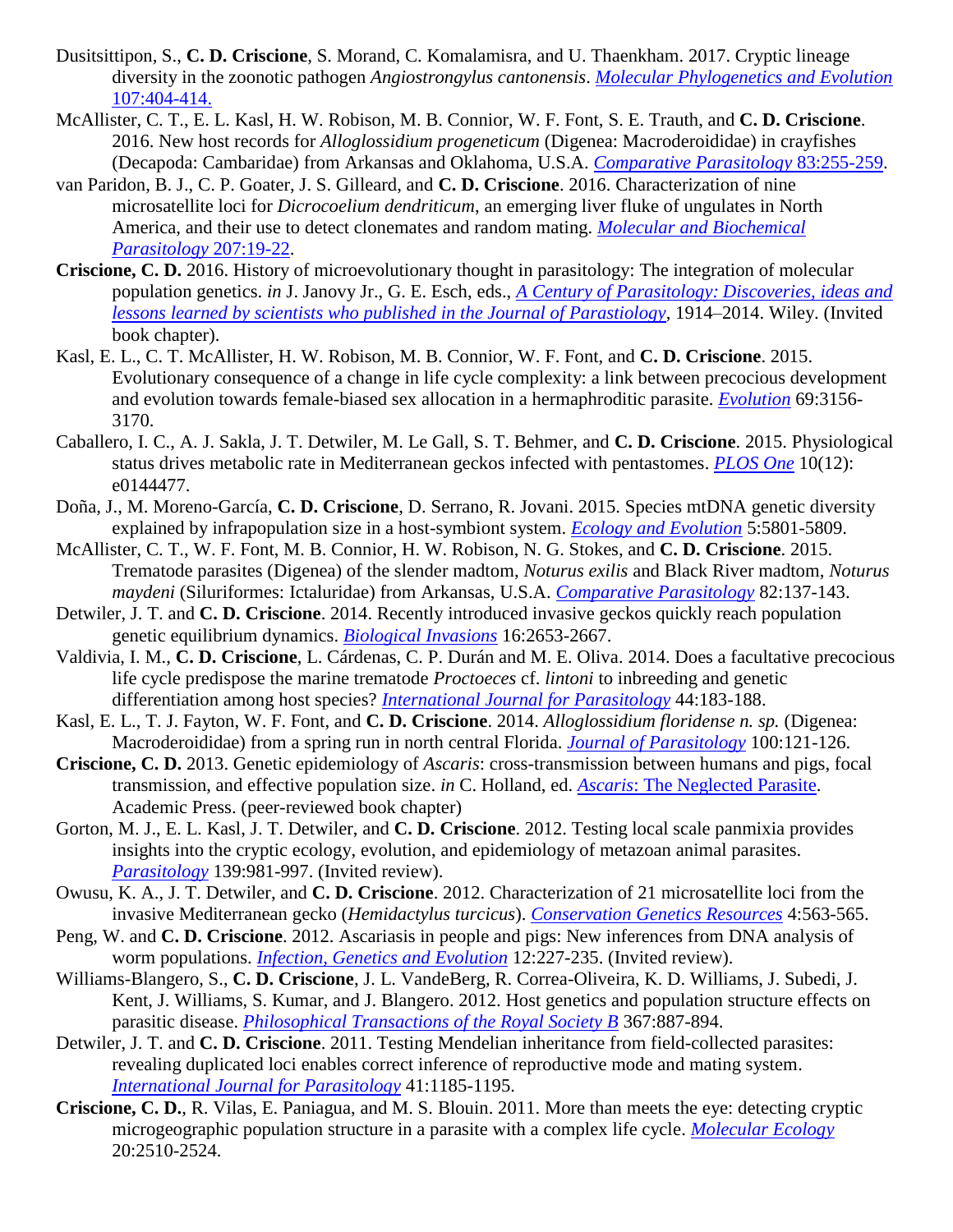- **Criscione, C. D**., J. D. Anderson, D. Sudimack, J. Subedi ,R. P. Upadhayay, B. Jha, K. D. Williams, S. Williams-Blangero, and T. J. C. Anderson. 2010. Landscape genetics reveals focal transmission of a human macroparasite. *[PLOS Neglected Tropical Diseases](https://www.bio.tamu.edu/wp-content/uploads/2020/01/10_Criscione_et_al_PLOSNTD10.pdf)* 4:e665.
- Detwiler, J. T. and **C. D. Criscione**. 2010. An infectious topic in reticulate evolution: Introgression and hybridization in animal parasites. *[Genes](https://www.bio.tamu.edu/wp-content/uploads/2020/01/10_detwilercriscione-Genes10.pdf)* 1:102-123. (Invited review).
- Steinauer, M. L., M. S. Blouin, and **C. D. Criscione**. 2010. Applying evolutionary genetics to schistosome epidemiology. *[Infection, Genetics and Evolution](https://www.bio.tamu.edu/wp-content/uploads/2020/01/10_Steinauer_et_al_IGE10.pdf)* 10:433-443. (Invited review).
- **Criscione, C. D.**, C. L. L. Valentim, H. Hirai, P. T. LoVerde, T. J. C. Anderson. 2009. Genomic linkage map of the human blood fluke *Schistosoma mansoni*. *[Genome Biology](https://www.bio.tamu.edu/wp-content/uploads/2020/01/09_criscione_et_al_GB09.pdf)* 10:R71. (press release from *Genome Biology*, mini-review by Andy Tait in *Genome Biology*, and story by Texas A&M College of Science).
- Valentim, C. L. L., P. T. LoVerde, T. J. C. Anderson, **C. D. Criscione**. 2009. Efficient genotyping of *Schistosoma mansoni* miracidia following whole genome amplification. *[Molecular and Biochemical](https://www.bio.tamu.edu/wp-content/uploads/2020/01/09_Valentim_et_al_MBP09.pdf)  [Parasitology](https://www.bio.tamu.edu/wp-content/uploads/2020/01/09_Valentim_et_al_MBP09.pdf)* 166:81-84.
- **Criscione, C. D.** 2008. Parasite co-structure: broad and local scale approaches. *[Parasite](https://www.bio.tamu.edu/wp-content/uploads/2020/01/08_criscioneParasite08.pdf)* 15:439-443 (Invited Review).
- **Criscione, C. D.**, J. D. Anderson, D. Sudimack, W. Peng, B. Jha, S. Williams-Blangero, and T. J. C. Anderson. 2007. Disentangling hybridization and host colonization in parasitic roundworms of humans and pigs. *[Proceedings of the Royal Society](https://www.bio.tamu.edu/wp-content/uploads/2020/01/07_criscionePRSLB07.pdf) B* 274:2669-2677.
- **Criscione, C. D.**, J. D. Anderson, K. Raby, D. Sudimack, J. Subedi , D. R. Rai, R. P. Upadhayay, B. Jha, S. Williams-Blangero, and T. J. C. Anderson. 2007. Microsatellite markers for the human nematode parasite *Ascaris lumbricoides*: Development and assessment of utility. *[Journal of Parasitology](https://www.bio.tamu.edu/wp-content/uploads/2020/01/07_criscioneJP07.pdf)* 93:704- 708.
- **Criscione, C. D.**, and M. S. Blouin. 2007. Parasite phylogeographical congruence with salmon host evolutionarily significant units: Implications for salmon conservation. *[Molecular Ecology](https://www.bio.tamu.edu/wp-content/uploads/2020/01/07_criscioneME07.pdf)* 16:993-1005.
- **Criscione, C. D.**, and M. S. Blouin. 2006. Minimal selfing, few clones, and no among-host genetic structure in a hermaphroditic parasite with asexual larval propagation. *[Evolution](https://www.bio.tamu.edu/wp-content/uploads/2020/01/06_criscioneE06.pdf)* 60:553-562.
- **Criscione, C. D.**, B. Cooper, and M. S. Blouin. 2006. Parasite genotypes identify source populations of migratory fish more accurately than fish genotypes. *[Ecology](https://www.bio.tamu.edu/wp-content/uploads/2020/01/06_criscioneEcology06.pdf)* 87:823-828. (subject of articles in *The Oregonian* newspaper, KVAL 13 Eugene, OR and *Practical Fishkeeping* and *FISH Update* magazines)
- Vilas, R., **C. D. Criscione**, E. Paniagua, and M. S. Blouin. 2006. Microsatellite loci from the trematode *Lecithochirium fusiforme*, a parasite of the European conger eel. *[Molecular Ecology Notes](https://www.bio.tamu.edu/wp-content/uploads/2020/01/06_vilas_et_al_MEN06.pdf)* 6:1064-1066.
- **Criscione, C. D.**, R. Poulin, and M. S. Blouin. 2005. Molecular ecology of parasites: Elucidating ecological and microevolutionary processes. *[Molecular Ecology](https://www.bio.tamu.edu/wp-content/uploads/2020/01/05_criscioneME05.pdf)* 14:2247-2257. (Invited review).
- **Criscione, C. D.**, and M. S. Blouin. 2005. Effective sizes of macroparasite populations: A conceptual model. *[Trends in Parasitology](https://www.bio.tamu.edu/wp-content/uploads/2020/01/05_criscioneTRIP05.pdf)* 21:212-217.
- Vilas, R., **C. D. Criscione**, and M. S. Blouin. 2005. A comparison between mitochondrial DNA and the ribosomal internal transcribed regions in prospecting for cryptic species of platyhelminth parasites. *[Parasitology](https://www.bio.tamu.edu/wp-content/uploads/2020/01/05_vilas_et_al_P05.pdf)* 131:839-846.
- **Criscione, C. D.**, and M. S. Blouin. 2005. Eleven polymorphic microsatellite loci for the salmonid trematode *Plagioporus shawi*. *[Molecular Ecology Notes](https://www.bio.tamu.edu/wp-content/uploads/2020/01/05_criscioneMEN05.pdf)* 5:562-564.
- **Criscione, C. D.**, and M. S. Blouin. 2004. Life cycles shape parasite evolution: comparative population genetics of salmon trematodes. *[Evolution](https://www.bio.tamu.edu/wp-content/uploads/2020/01/04_criscioneE04.pdf)* 58:198-202. (with cover illustration)
- Kent, M.L., V. Watral., C. M. Whipps, M. E. Cunningham, **C. D. Criscione**, J. R. Heidel, D. L. Curtis, J. Spitsbergen, D. Markle. 2004. A digenean metacercaria (*Apophallus* sp.) and a myxozoan (*Myxobolus* sp.) associated with vertebral deformities in cyprinid fishes from the Willamette River, Oregon. *[Journal](https://www.bio.tamu.edu/wp-content/uploads/2020/01/04_kent_et_al_JAAH04.pdf)  [of Aquatic Animal Health](https://www.bio.tamu.edu/wp-content/uploads/2020/01/04_kent_et_al_JAAH04.pdf)* 16:116-129.
- **Criscione, C. D.**, V. Watral, C. M. Whipps, M. S. Blouin, S. R. M. Jones, and M. L. Kent. 2002. Ribosomal DNA sequences indicate isolated populations of *Ichthyophonus hoferi* in geographic sympatry in the northeastern Pacific Ocean. *[Journal of Fish Diseases](https://www.bio.tamu.edu/wp-content/uploads/2020/01/02_criscioneJFD02.pdf)* 25: 575-582.
- **Criscione, C. D.**, and W. F. Font. 2001. The guest playing host: Colonization of the introduced Mediterranean gecko, *Hemidactylus turcicus*, by helminth parasites in southeastern Louisiana. *[Journal of Parasitology](https://www.bio.tamu.edu/wp-content/uploads/2020/01/01_criscioneJP01.pdf)* 87:1273-1278.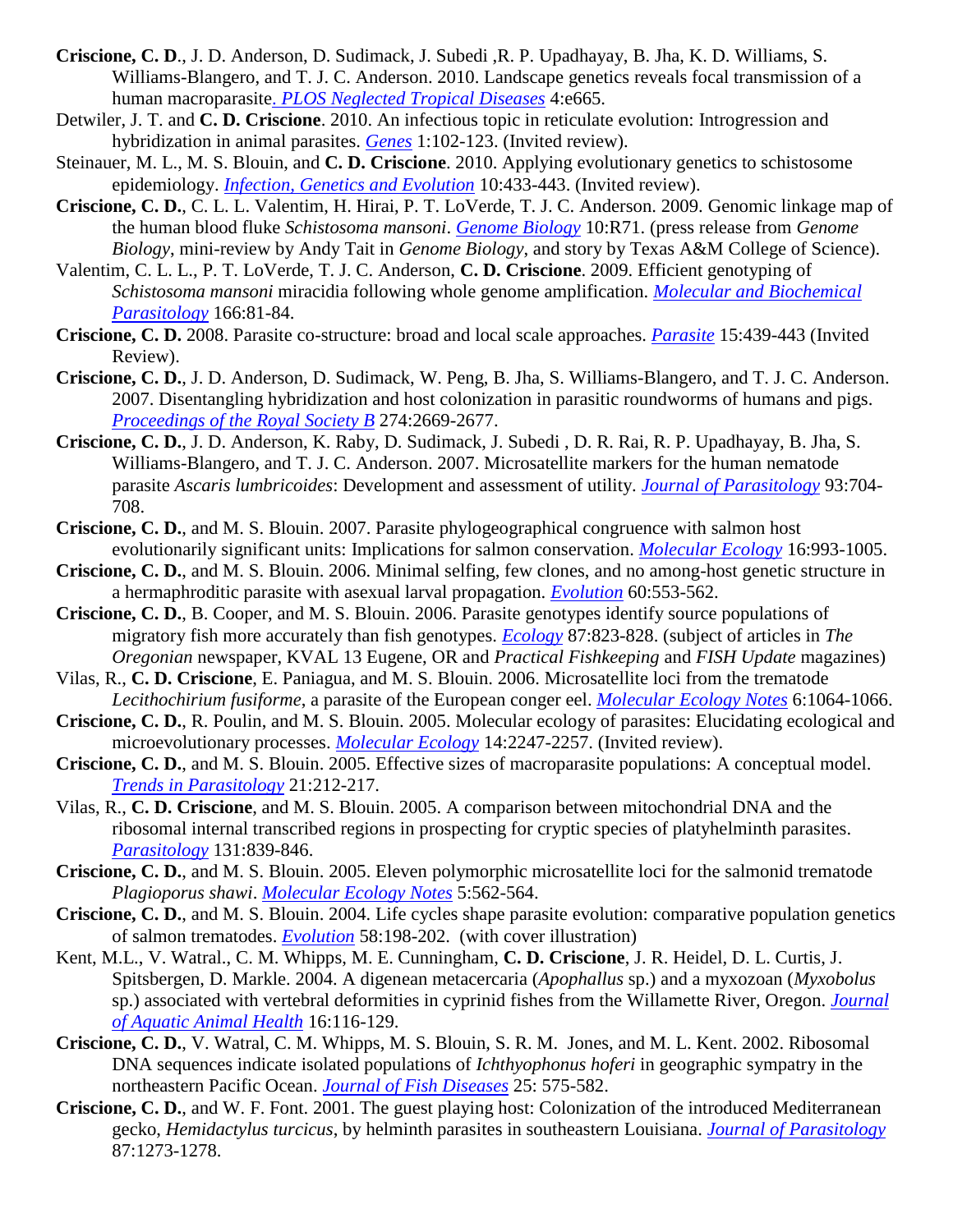- **Criscione, C. D.**, and W. F. Font. 2001. Development and specificity of *Oochoristica javaensis* (Eucestoda: Cyclophyllidea: Anoplocephalidae: Linstowiinae). *[Comparative Parasitology](https://www.bio.tamu.edu/wp-content/uploads/2020/01/01_criscioneCP01a.pdf)* 68:149-155.
- **Criscione, C. D.**, and W. F. Font. 2001. Artifactual and natural variation of *Oochoristica javaensis*: Statistical evaluation of in situ fixation. *[Comparative Parasitology](https://www.bio.tamu.edu/wp-content/uploads/2020/01/01_criscioneCP01b.pdf)* 68:156-163.
- **Criscione, C. D.**, N. J. Anderson, T. Campbell, and B. Quinn. 1998. *Hemidactylus mabouia*. *[Herpetological](https://www.bio.tamu.edu/wp-content/uploads/2020/01/00_98_criscione-etal-1998-HR.pdf) [Review](https://www.bio.tamu.edu/wp-content/uploads/2020/01/00_98_criscione-etal-1998-HR.pdf)* 29:248.

#### **TEACHING EXPERIENCE:**

2020-current Genes, Ecology, Evolution (BIOL 214, TAMU) 2015-current Population Genetics (GENE 612, TAMU) 2018-2021 Population and Quantitative Genetics (EEBL 605, TAMU) 2017-2018 Genes, Ecology, Evolution (BIOL 214, TAMU) 2012-2016 Biomedical Parasitology (BIOL 487/VTPB 487, TAMU) 2009-2013 Genes, Ecology, Evolution (BIOL 214, TAMU) 2010 General Parasitology (BIOL 489/689, TAMU) 2010 Ecological and Evolutionary Applications in Studies of Parasites/Pathogens (BIOL 689, TAMU) 2001, 2003 Teaching Assistant – Genetics (OSU) 2002 Teaching Assistant – Cell Biology Laboratory (OSU) 2000 Teaching Assistant – Graduate Advanced Biostatistics Laboratory (SLU) 1999, 2000 Teaching Assistant – Undergraduate Applied Biostatistics Laboratory (SLU) 1999 Teaching Assistant – Field Zoology (summer course on vertebrate natural history) (SLU) 1999 Biology Computer Laboratory monitor and instructor (SLU) 1997-1999 Teaching Assistant – Introduction to Zoology Laboratory (SLU) Guest Lecturer – Parasitology (OSU), Evolution (SLU), Herpetology (SLU)

## **POSTDOCTORAL MENTORING:**

- 2013-2017 Dr. Isabel Caballero (current: Ph.D. Program Coordinator, Interdisciplinary Graduate Program in Genetics, Texas A&M University)
- 2010-2013 Dr. Jillian Detwiler (current: Associate Professor, University of Manitoba) ADVANCE nominated participant (NSF career, gender-equity program, Texas A&M Univ.) 2012-2013 Awarded NIH NRSA F32 Postdoctoral Fellow (Jillian Detwiler, PI; **Charles Criscione, sponsor**): "Testing mechanisms of parasite-mediated selection on MHC genetic diversity." (\$52,190)

### **GRADUATE STUDENT MENTORING:**

*Advisor role:*

- 2022-current Ryne Maness (Ph.D. student, Texas A&M Univ., Biology Dept.)
- 2022-current Chelsea Thorn (Ph.D. student, Texas A&M Univ., Biology Dept.)
- 2021-current Owen Dorsey (Ph.D. student, Texas A&M Univ., EEB)
- 2019-current Jenna Hulke (Ph.D. student, Texas A&M Univ., Biology Dept.)
- 2010-2019 Mary Janecka (formerly Gorton) (Ph.D. student, Texas A&M Univ., Biology Dept.) (current: NSF Postdoctoral Fellow in lab of Dr. Jessica Stephenson at the Univ. of Pittsburg)
- 2015-2018 Andrew Sakla (M.S. student, Texas A&M Univ., Biology Dept.) (current: Research Associate at the Center for the Genetics of Host Defense, Univ. of Texas-Southwestern)
- 2009-2016 Emily Kasl (Ph.D. student, Texas A&M Univ., Biology Dept.) (current: Assistant Professor, University of North Alabama since August 2017)

### *Committee member role:*

- 2020-current Jorge Medina Duran (Ph.D. student, Texas A&M Univ., EEB)
- 2020-current Natalie Hamilton (Ph.D. student, Texas A&M Univ., Dept. of Rangeland Wild. and Fish. Mgmt.)
- 2018-current Terrence Sylvester (Ph.D. student, Texas A&M Univ., Biology Dept.)
- 2017-current Stephen Bovio (Ph.D. student, Texas A&M Univ., EEB)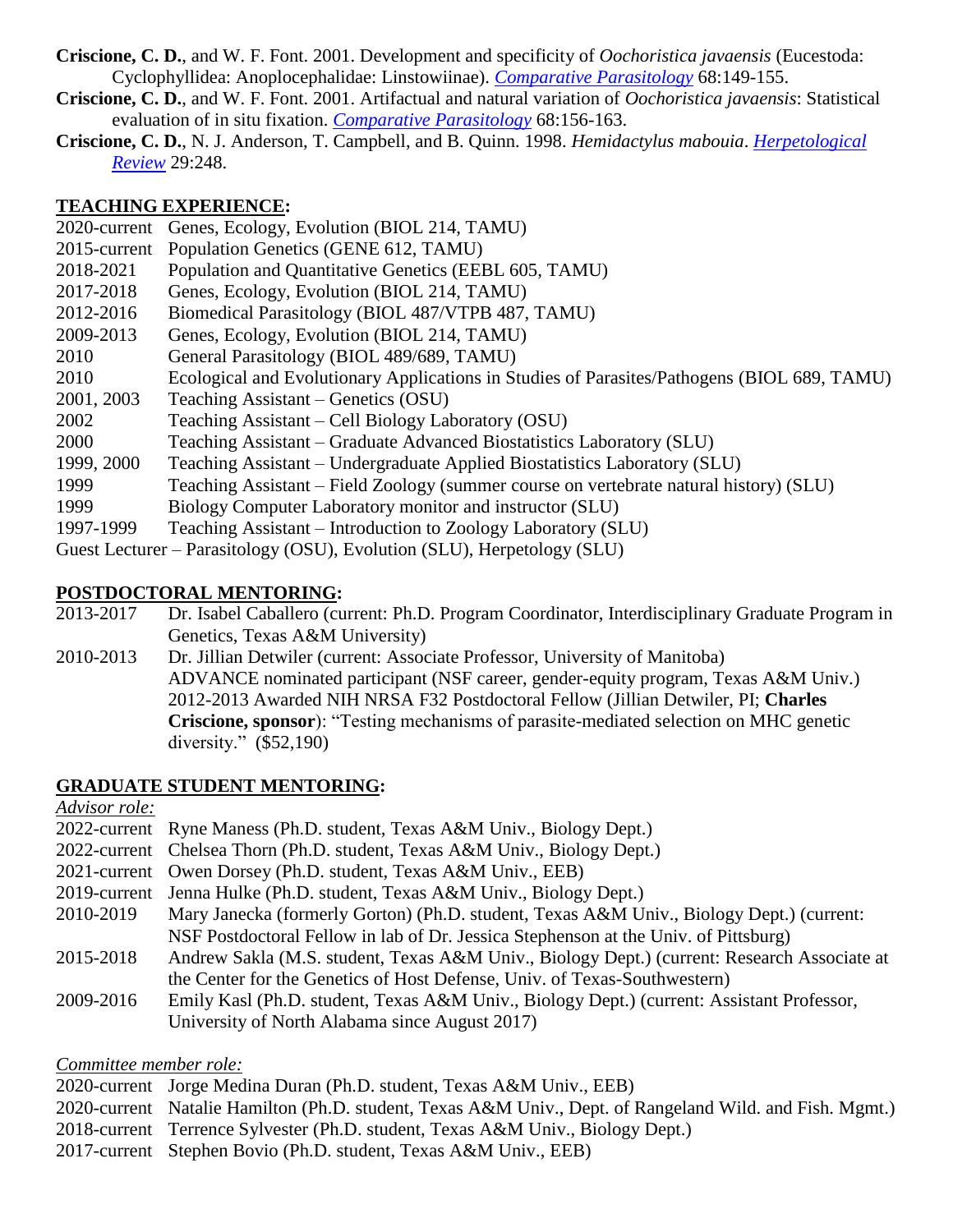- 2014-current Charlayna Cammarata (Ph.D. student, Texas A&M Univ., Dept. of Ecology and Conservation Biology)
- 2012-2017 Jessica Rodriguez (Ph.D., Texas A&M Univ., Dept. of Vet. Pathobiology)
- 2011-2016 Humberto Martinez Montoya (Ph.D., Texas A&M Univ., WFSC)
- 2010-2016 Melissa Giresi (Ph.D., Texas A&M Univ., Biology Dept.)
- 2012-2015 Mattie Squire (M.S., Texas A&M Univ., Biology Dept.)
- 2012 Eric Rosch (Ph.D. 2012, Texas A&M Univ., Biology Dept.)
- 2008-2011 Zachary W. Culumber (Ph.D. 2011, Texas A&M Univ., Biology Dept.)

### *Mentees at other institutions:*

- 2015-2018 Erika Gendron (Ph.D. outside committee member (Univ. New Mexico, Dept. of Biology)
- 2015 Sirilak Dusitsittipon (Ph.D. host, visiting student from Thailand, Development and Promotion of Science and Technology Talents Project (DPST)-(Royal Government of Thailand scholarship) (current: Lecturer, Department of Parasitology and Entomology, Faculty of Public Health, Mahidol University, Thailand)
- 2010-2011 Isabel Valdivia (Ph.D. 2012, Universidad de Antofagasta, Chile). She did an internship in my laboratory via a CONICYT Becas de Pasantía Doctoral en el Extranjero-Becas Chile.
- 2010 Diana Belanger (Ph.D. 2010, The City University of New York and American Museum of Natural History). I served as an outside defense committee member.

# **UNDERGRADUATE STUDENT MENTORING:**

- 2021-current Payton Pilling (undergraduate research BIOL 491)
- 2021-current Shelby Crosby (undergraduate research BIOL 491, NSF REU participant)
- 2020-2021 Nicholas Hein (undergraduate research BIOL 491 Honors, student worker)
- 2019-2020 Genesis Hernandez (undergraduate research BIOL 491)
- 2018-2019 William Ellenburg (student worker, NSF REU participant, undergraduate research BIOL 491)
- 2019 Stephanie Bynum (undergraduate research BIOL 491)
- 2018 Sonny Rodriguez (Regents' Scholar, undergraduate research BIOL 291)
- 2016-2017 Nikki Selby (undergraduate research BIOL 291, 491)
- 2014-2016 Brianna Trejo (undergraduate research BIOL 491, NSF REU participant)
- 2015 Heather Newkirk (undergraduate research BIOL 491, NSF REU participant, BICH 491)
- 2015 Michael Rauch (undergraduate research VIBS 285)
- 2014 Abbie Ince (undergraduate research BIOL 491, student worker)
- 2012-2014 Andrew Sakla (undergraduate research BIOL 491, then employed as technician)
- 2013 Nicholas Stokes (NSF REU participant)
- 2013 Moinuddin Syed (undergraduate research BIOL 491)
- 2013 Katherine Bass (undergraduate research BIOL 491)
- 2011-2013 Erika Medina (Louis Stokes Alliance for Minority Participation undergraduate researcher)
- 2012 Katherine Holley (undergraduate research BIOL 491)
- 2010-2011 Kwadwo Owusu (undergraduate research BIOL 291, 491)
- 2011 Kathleen Peart (undergraduate research BIOL 291)
- 2009-2010 Johnson Cheng (undergraduate research BIOL 491)
- 2009-2010 Shih-Jye Yei (undergraduate research BIOL 491)

# **INVITED SEMINARS:**

- 2021 Sam Houston State University, Department of Biological Sciences
- 2018 Animal Parasitic Diseases Laboratory, USDA/ARS/NEA/BARC, Beltsville, Maryland
- 2018 Texas A&M University, Department of Biology
- 2018 Texas A&M University, Genetics and Genomics (G2) Seminar Series, Interdisciplinary Faculty of Genetics and Institute for Genome Sciences and Society
- 2018 Texas A&M University, Department of Veterinary Pathobiology
- 2018 University of New Mexico, Center for Evolutionary and Theoretical Immunology
- 2018 University of Texas Tyler, Department of Biology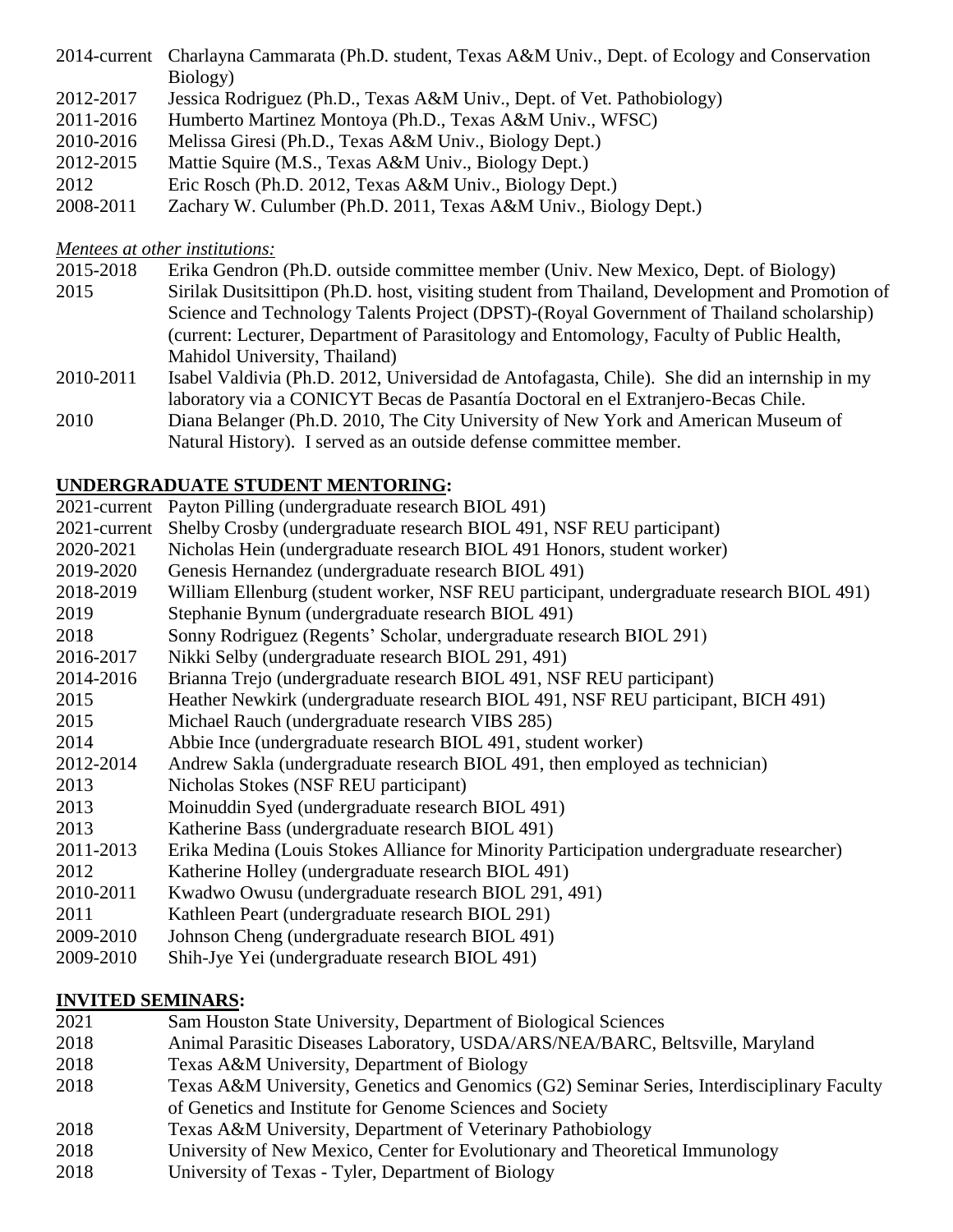- 2016 Universidad Austral de Chile, Facultad de Ciencias
- 2015 University of California Santa Barbara, Department of Ecology Evolution and Marine Biology
- 2013 University of Houston, Department of Biology and Biochemistry
- 2013 Texas A&M University, Department of Biology
- 2012 University of Calgary, Faculty of Veterinary Medicine (departmental seminar and guest lecturer)
- 2011 Rice University, Department of Ecology and Evolutionary Biology
- 2010 RAPIDD; NIH sponsored workshop on cross species transmission. Bethesda, Maryland
- 2010 University of Milano Bicocca, Department of Biotechnology and Biosciences, Milan, Italy
- 2009 TAMU Zoological Society
- 2007 University of Montana (guest seminar for Gordon Luikart's disease ecology/evolution class)
- 2007 University of South Florida, Department of Biology
- 2007 Southern Illinois University-Carbondale, Department of Zoology
- 2007 Louisiana State University, Department of Biological Sciences
- 2007 University of Georgia, Department of Genetics
- 2006 Texas A&M University, Department of Biology
- 2006 University of Central Florida, Department of Biology
- 2000 Louisiana State University, Museum of Natural Science
- 2000 University of California-Davis, Department of Nematology

# **CONFERENCE PRESENTATIONS:**

- **Criscione, C. D**., B. van Paridon, J. Gilleard, and C. Goater. 2019. Adding reality to the folklore of the iconic host manipulating lancet fluke: hard data on clonal transmission in infected ants from southern Alberta, Canada. American Society of Parasitologists (Rochester, MN).
- Kasl, E. L., W. F. Font, and **C. D. Criscione**. 2018. Evolution of precocious life cycles in the trematode genus *Alloglossidium*. American Society of Parasitologists (Cancun, Mexico).
- **Criscione, C. D.**, and J. T. Detwiler. 2017. Elucidating the role of inbreeding in parasites: using pedigree reconstruction data to infer transmission, assess inbreeding depression, and partition the mating system. American Society of Parasitologists (San Antonio, Texas).
- Detwiler, J. T., I. C. Caballero, **C. D. Criscione**. 2016. Role of parasite transmission in promoting inbreeding. Evolution 2016 Austin, TX (poster).
- **Criscione, C. D.**, J. T. Detwiler, and I. C. Caballero. 2014. Role of parasite transmission in promoting inbreeding. I. Impact on the primary mating system. American Society of Parasitologists (New Orleans, LA).
- **Criscione, C. D.** and J. T. Detwiler. 2014. Role of parasite transmission in promoting inbreeding. II. Impact on sib-mating. American Society of Parasitologists (New Orleans, LA).
- **Criscione, C. D.** 2014. History of microevolutionary thought in parasitology: The integration of molecular population genetics. American Society of Parasitologists (New Orleans, LA). (**Invited Speaker - Centennial Symposium: Celebrating 100 years of the** *Journal of Parasitology*).
- **Criscione, C. D.** 2013. Estimation of the effective population size (*Ne*) as a genetic epidemiological tool to monitor metazoan parasite population and transmission dynamics. American Society of Parasitologists (Quebec City, Canada)
- **Criscione, C. D.** 2012. Landscape genetics and estimation of the effective population size (*Ne*) as genetic epidemiological tools to monitor metazoan parasite population and transmission dynamics. 11th International Conference on Molecular Epidemiology and Evolutionary Genetics of Infectious Diseases (New Orleans, LA) (**Plenary Speaker-Invited**).
- **Criscione, C. D.** 2012. Shifting Balance Theory and the 'Evolution' of an Academic Career. American Society of Parasitologists (Richmond, VA) (**Students' Symposium Speaker-Invited**).
- **Criscione, C. D.** 2011. Transmission and determinants of inbreeding in metazoan parasites: insights from genetic data. Center for Genome Research and Biocomputing (CGRB) Fall Conference, Oregon State University, Corvallis, OR (**Conference Speaker- Invited**).
- **Criscione, C. D.**, R. Vilas, E. Paniagua, and M. S. Blouin. 2011. More than meets the eye: cryptic microgeographic genetic structure in a parasite explains extensive variation in population inbreeding coefficients. Evolution (Norman, OK).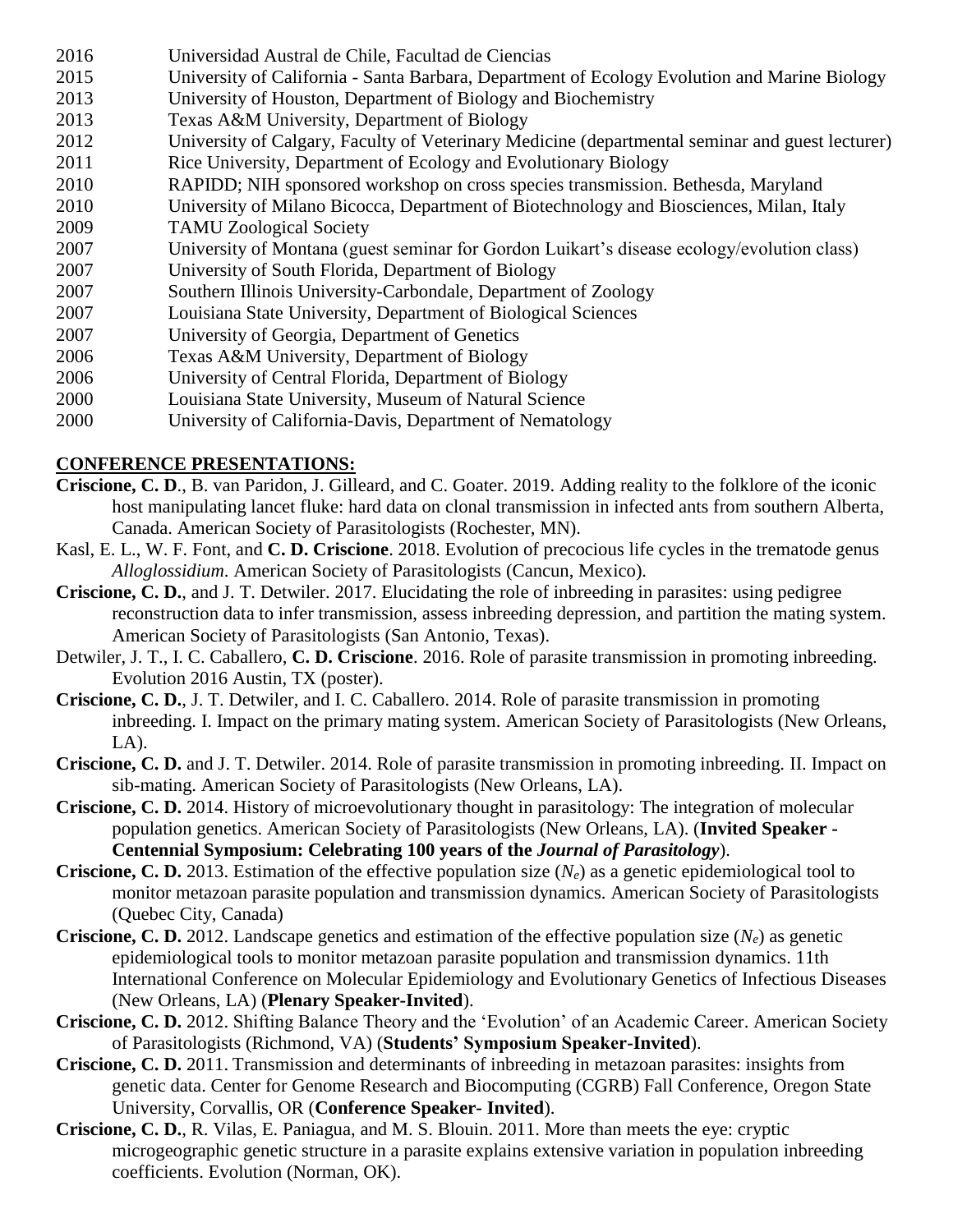- Detwiler, J. T. and **C. D. Criscione**. 2010. Unexpected asexual reproduction in a tapeworm? American Society of Parasitologists (Colorado Springs, CO).
- **Criscione, C. D.,** C. L. L. Valentim, H. Hirai, P. T. LoVerde, T. J. C. Anderson. 2009. Genetic linkage map of the human blood fluke *Schistosoma mansoni*. Am. Soc. of Parasitologists (Knoxville, TN).
- **Criscione, C. D.**, D. Sudimack, J. D. Anderson, J. Subedi , D. R. Rai, R. P. Upadhayay, B. Jha, K. D. Williams, S. Williams-Blangero, and T. J. C. Anderson. 2008. Landscape genetics reveals focal transmission of *Ascaris lumbricoides*. American Society of Tropical Medicine and Hygiene (New Orleans, LA).
- **Criscione, C. D.** 2008. Parasite co-structure: broad and local scale approaches. Xth European Multicolloquium of Parasitology (Paris, France) (**Keynote Speaker-Invited**).
- **Criscione, C. D.**, D. Sudimack, J. D. Anderson, J. Subedi , D. R. Rai, R. P. Upadhayay, B. Jha, S. Williams-Blangero, and T. J. C. Anderson. 2008. Molecular epidemiology and landscape genetics as tools to examine foci of parasite transmission within host populations. Am. Soc. of Parasitologists (Arlington, TX).
- **Criscione, C. D.**, C. Valentim, P. T. Loverde, T. J. C. Anderson. 2007. Construction of a linkage map for *Schistosoma mansoni*. American Society of Tropical Medicine and Hygiene (Philadelphia, PA).
- **Criscione, C. D.**, J. D. Anderson, D. Sudimack, W. Peng, M. E. Romero-Abal, J. Subedi , D. R. Rai, R. P. Upadhayay, B. Jha, S. Williams-Blangero, and T. J. C. Anderson. 2007. Disentangling host colonization and hybridization patterns in human and pig *Ascaris*: Is it possible? 1st North American Parasitology Congress (Merida, Mexico).
- Valentim, C. L., P. T. LoVerde, T. J. C. Anderson, **C. D. Criscione**. 2007. Evaluating whole genome amplification from small parasites: Typing hundreds of microsatellite markers from single miracidia of *Schistosoma mansoni*. 1st North American Parasitology Congress (Merida, Mexico).
- Valentim, C. L., P. T. LoVerde, T. J. C. Anderson, **C. D. Criscione**. 2007. Linkage map construction in the human blood fluke *Schistosoma mansoni*. Texas Genetics Society (San Antonio, TX).
- **Criscione, C. D.**, B. Cooper, and M. S. Blouin. 2006. Parasite genotypes identify source populations of migratory fish more accurately than fish genotypes. 11th Int. Congress of Parasitology (Glasgow, Scotland).
- **Criscione, C. D.**, J. D. Anderson, K. Raby, D. Sudimack, J. Subedi , D. R. Rai, R. P. Upadhayay, B. Jha, S. Williams-Blangero, and T. J. C. Anderson. 2006. Landscape genetics of *Ascaris lumbricoides*: fine scale genetic structure among human hosts (poster). 11th Int. Congress of Parasitology (Glasgow, Scotland).
- **Criscione, C. D.**, and M. S. Blouin. 2005. Elucidating parasite transmission dynamics and mating systems: an examination of the within population genetic structure of the salmonid trematode *Plagioporus shawi*. Am. Soc. of Parasitologists (Mobile, AL).
- **Criscione, C. D.**, and M. S. Blouin. 2004. Parasite population genetics: illustrated uses in the environmental and conservation sciences (poster). EPA Graduate Fellowship Conference (Washington, DC).
- **Criscione, C. D.**, and M. S. Blouin. 2004. Effective size of macroparasite populations: a conceptual overview. Am. Soc. of Parasitologists (Philadelphia, PA), Evolution (Fort Collins, CO), EVO\_WIBO (Port Townsend, WA).
- **Criscione, C. D.**, and M. S. Blouin. 2003. Life cycles shape parasite evolution as shown via comparative population genetics of salmonid trematodes. Am. Soc. of Parasitologists (Halifax, Nova Scotia), Evolution (Chico, CA).
- **Criscione, C. D.**, V. Watral, C. M. Whipps, M. S. Blouin, S. R. M. Jones, and M. L. Kent. 2002. Ribosomal DNA sequences indicate isolated populations of *Ichthyophonus hoferi* in the northeastern Pacific Ocean. 10th Int. Congress of Parasitology (Vancouver, Canada).
- **Criscione, C. D.**, and W. F. Font. 1999. Helminth parasites from the introduced Mediterranean gecko, *Hemidactylus turcicus*: ecological and conservation implications for reptiles and amphibians. ASIH (Pennsylvania St. Univ, PA), Southeastern Society of Parasitologists (Auburn Univ., AL).

#### **WORKSHOPS and SHORT COURSES**

2016 Population Genetics in Species with Complex Life Cycles (Universidad Austral de Chile, Facultad de Ciencias in Valdivia, Chile) – Invited Lecturer for week long graduate student summer short-course.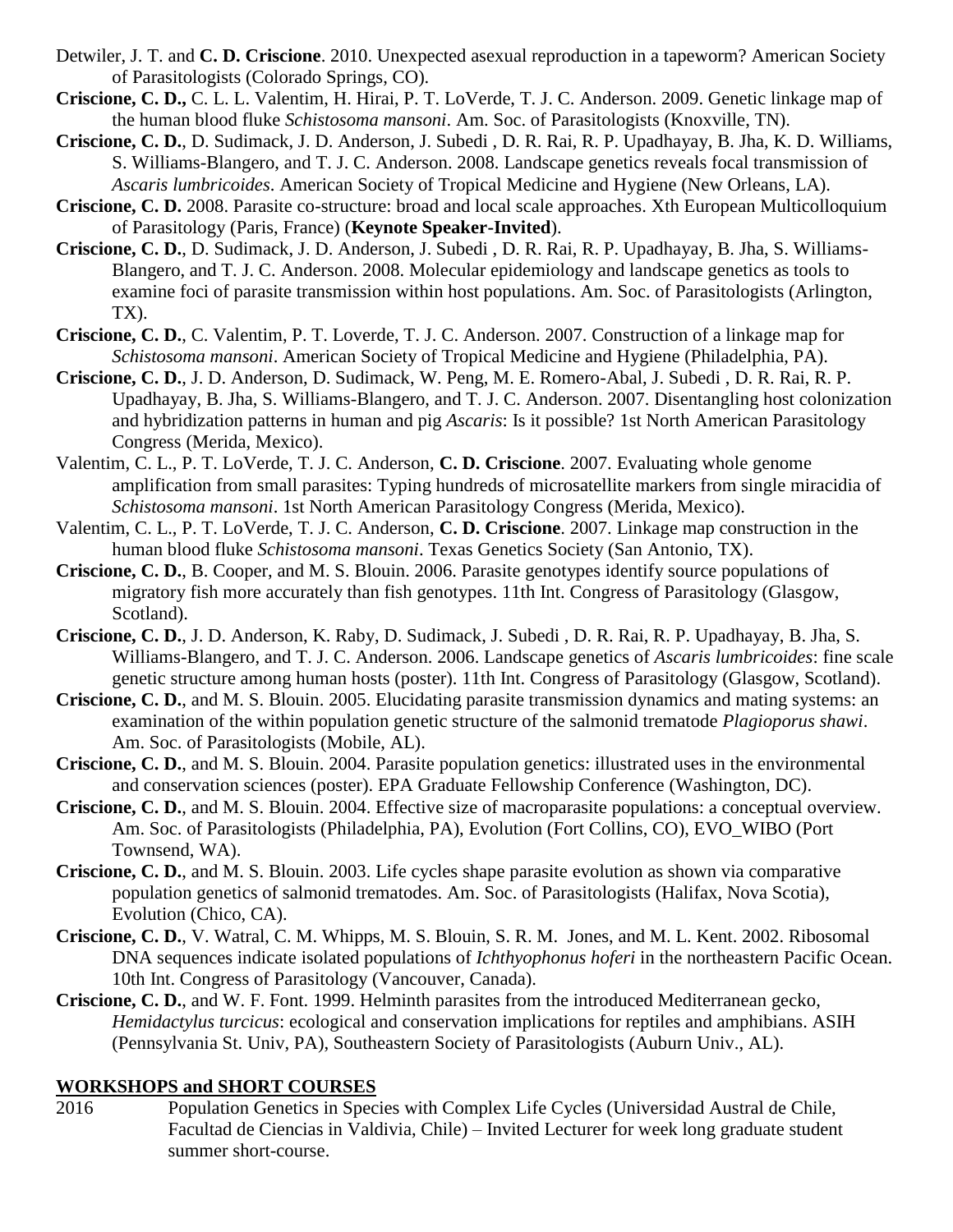2010 RAPIDD (Research and Policy of Infectious Disease Dynamics; NIH sponsored) – Estimating Pathogen Transmission Among Host Species. Invited participant.

2007 Conservation Genetics Data Analysis Course, Flathead Lake Biological Station, Montana.

#### **SERVICE:**

Journal Reviewer:

*Advances in Parasitology, American Journal of Tropical Medicine and Hygiene, American Naturalist, Behavioral Ecology, Biological Invasions, Biological Journal of the Linnean Society, Biology Letters, BMC Ecology, BMC Evolutionary Biology, Comparative Parasitology, Current Zoology, Diseases of Aquatic Organisms, Evolutionary Applications, Experimental Parasitology, Helminthologia, Heredity, Infection Genetics and Evolution, International Journal for Parasitology, International Journal for Parasitology: Parasites and Wildlife, Journal of Fish Biology, Journal of Helminthology, Journal of Herpetology, Journal of Parasitology, Journal of the Royal Society Interface, Microbes and Infection, Marine Biology Progress Series, Molecular Biology and Evolution, Molecular and Biochemical Parasitology, Molecular Ecology, Molecular Ecology Resources, Molecular Phylogenetics and Evolution, Parasites & Vectors, Parasitology, PLOS Neglected Tropical Diseases, PLOS One, PLOS Pathogens, Proceedings of the National Academy of Sciences (USA), Proceedings of the Oklahoma Academy of Science, Proceedings of the Royal Society B, Transactions of the Royal Society of Tropical Medicine and Hygiene, Trends in Ecology and Evolution, Trends in Parasitology, Veterinary Parasitology, Veterinarski Arhiv*.

Top Reviewer for *Molecular Ecology* (2012, 2014, 2015)

Certificate of Excellence in Reviewing for *International Journal for Parasitology* (2014) Certificate of Outstanding Contribution in Reviewing for *Infection, Genetics and Evolution* (2017) Certificate of Outstanding Contribution in Reviewing for *Veterinary Parasitology* (2018)

Grant Reviewer:

| OIAIIU IWIUWU. |                                                                                                          |
|----------------|----------------------------------------------------------------------------------------------------------|
|                | National Institutes of Health: Genetic Variation and Evolution (GVE)                                     |
|                | <b>National Science Foundation:</b>                                                                      |
|                | Division of Environmental Biology (DEB): Systematic and Biodiversity Sciences Cluster                    |
|                | DEB: Dimensions of Biodiversity                                                                          |
|                | Integrative Organismal Systems (IOS): Physiological and Structural Systems: Symbiosis,                   |
|                | Defense and Self-recognition                                                                             |
|                | Directorate for Geosciences (GEO): Office of Polar Programs: Antarctic Research                          |
|                | <b>National Geographic Society</b>                                                                       |
|                | Leverhulme Trust, UK                                                                                     |
|                | <b>Czech Science Foundation</b>                                                                          |
|                | Deutsche Forschungsgemeinschaft (German Research Foundation)                                             |
|                | 2021-current Undergraduate Program Committee, Dept. of Biology, Texas A&M Univ. (ex officio)             |
|                | 2021-current Assessment and Reporting Chair, Ecology and Evolutionary Biology Interdisciplinary Research |
|                | Program, Texas A&M University-elected member                                                             |
|                | 2019-current Associate Editor, The Journal of Parasitology                                               |
|                | 2019-current Tenure and Promotion Advisory Committee, College of Science, Texas A&M Univ.                |
|                | 2019-current Local Organizing Committee (Chair), 97th Annual National Meeting of the American Society of |
|                | Parasitologists (to be held in College Station, Texas in 2022)                                           |
|                | 2019-current Meeting Site Selection Committee, American Society of Parasitologists                       |
| 2015-current   | Journal of Helminthology, Editorial Board                                                                |
| 2020-2021      | Graduate Program Committee, Dept. of Biology, Texas A&M Univ.                                            |
| 2017-2021      | Seminar Committee, Dept. of Biology, Texas A&M Univ.                                                     |
| 2016-2020      | Curriculum Chair, Ecology and Evolutionary Biology Interdisciplinary Research Program, Texas             |
|                | A&M University-elected member                                                                            |
| 2016-2020      | Council-Member-at-Large, American Society of Parasitologists-elected member                              |
|                |                                                                                                          |